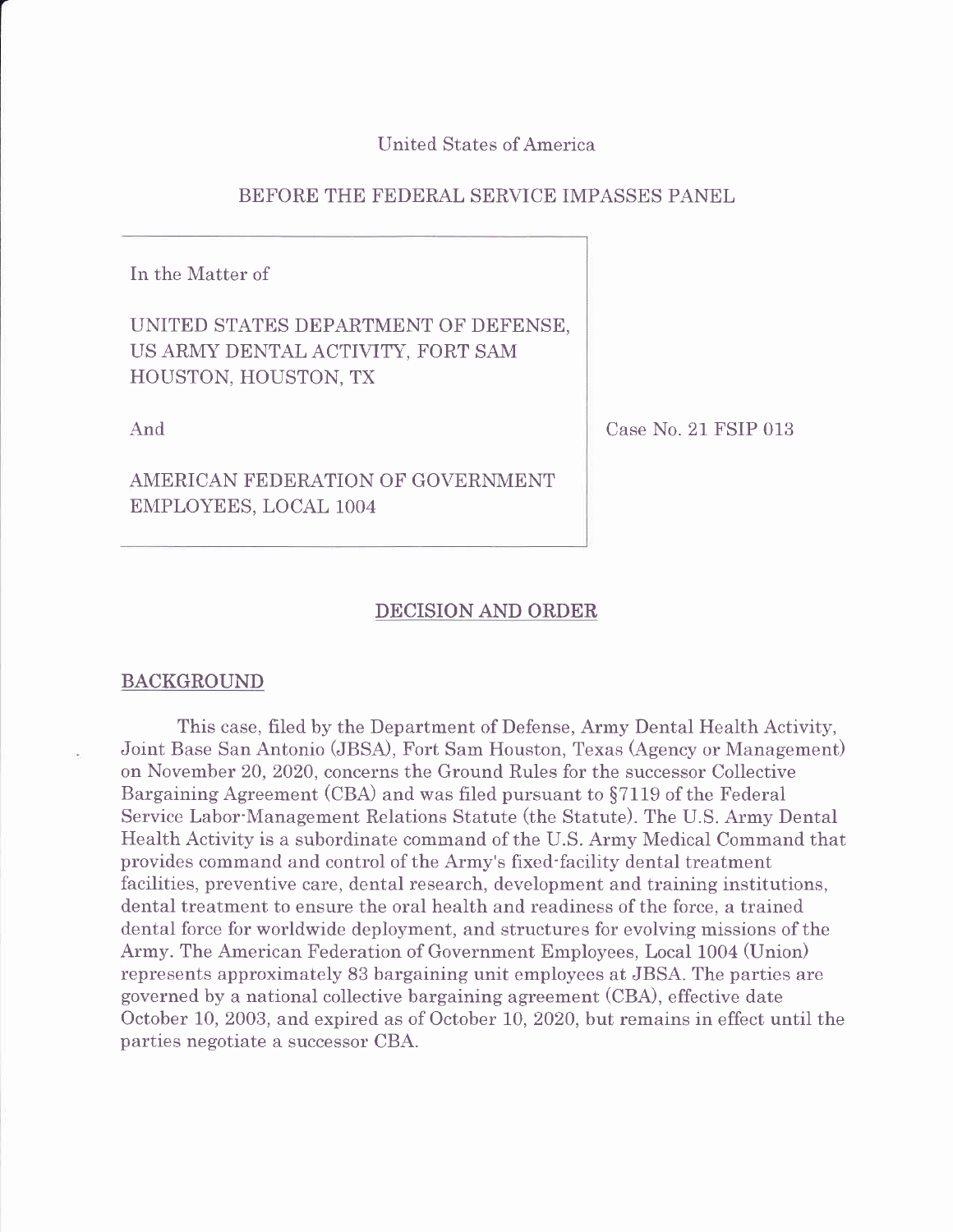### BARGAINING HISTORY

The Agency requested to reopen the CBA. The parties negotiated over the ground rules for bargaining the successor CBA. The parties mediated with the assistance of an FMCS Mediator and on November 20, 2020, the Agency filed a request for Panel assistance. On November 23,2020, the Union filed five (S) Unfair Labor Practice (ULP) charges alleging that the Agency violated sections 7116 (a)(1) and (5) of the Statute by insisting to impasse on proposals that the Union asserts are permissive; requiring the Union waive its statutory rights. On January 14, 2021, the Panel asserted jurisdiction over 11 of the remaining provisions. The Panel ordered the parties to a Written Submissions procedure. Both parties timely provided their submissions.

On January 25,2021, the Union provided a written request to the Panel seeking: 1) the Panel consider the Union's more extensive jurisdictional argument that goes to proposals and topics that are inextricably intertwined to the Agency permissive proposals; 2) cancel the January 17, 2021-Panel Procedural Determination letter; and 3) reissue a new jurisdictional letter after the Panel has had an opportunity to consider the Union's additional jurisdictional arguments. The Panel formally responded to the Union's January 25, 2021 email, noting that the Union had previously provided a jurisdictional statement on November 23, 2020. which had been considered by the Panel and resulted in the Panel declining (as requested by the Union) to assert jurisdiction over 4 out of 15 remaining provisions. The Panel determined that it would consider the Union's additional jurisdictional submission when it considered the complete record after the submissions were received. The Union's request to extend the due date for the submissions was denied.

On February 2,202I, the parties were notified that President Biden solicited the resignation of the Trump Administration's Panel membership. As a result of the notification, the Union requested that the new Panel consider the January 25, 2021additional jurisdictional submission by the Union. That request was considered by the Panel in its November 5, 2021 Panel Meeting. In its review of the case, it was determined that the Panel had appropriately asserted jurisdiction over 11 provisions. Additionally, in July 2021, with the assistance of the FLRA Atlanta Regional Office, the parties reached resolution over the ULP filings, ending the impasse over a nurnber of the outstanding articles.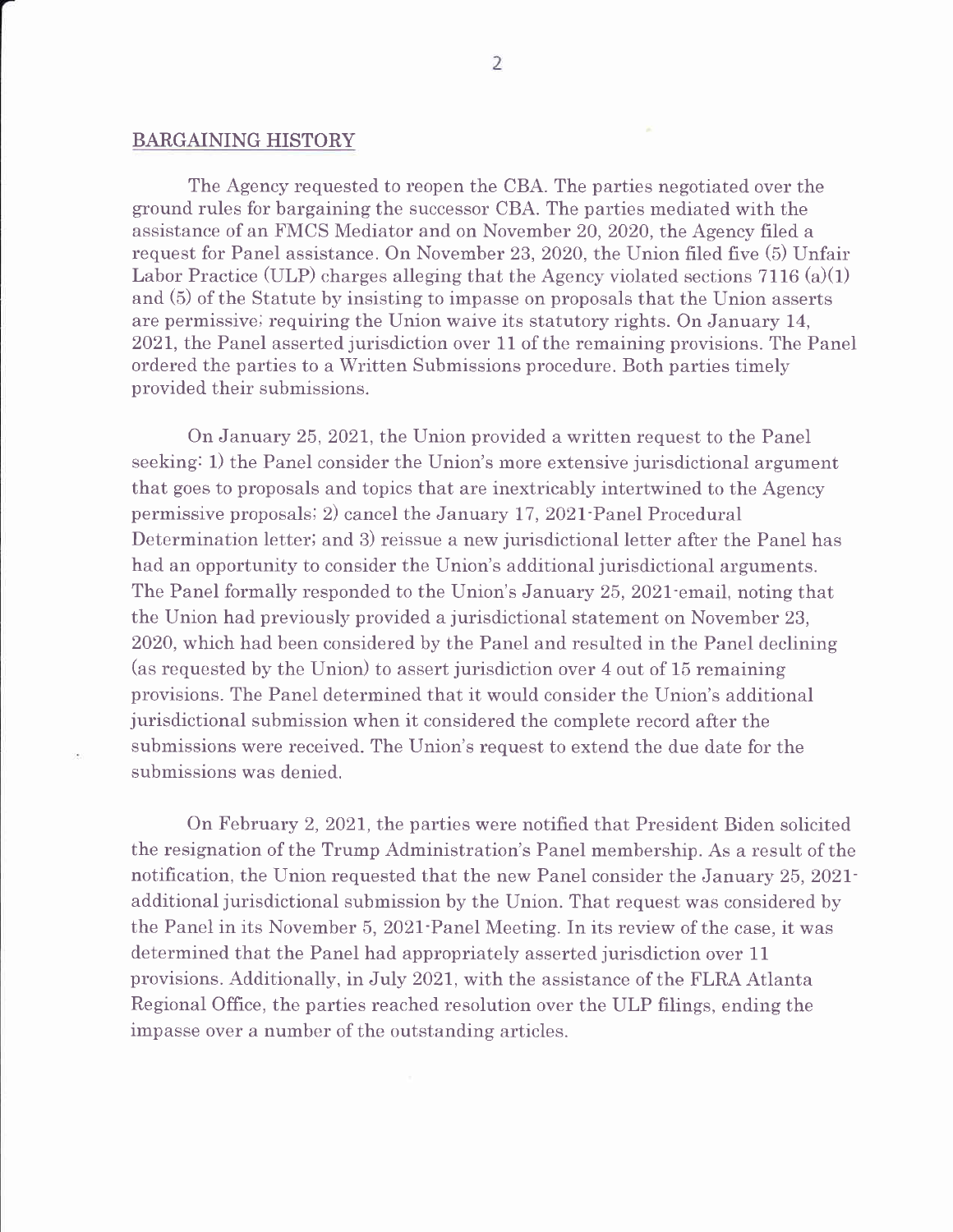### ISSUES AT IMPASSE

The following 10 issues remain for the Panel to address:

|  | Conflict with DOD regs – Union A. Section 3 |
|--|---------------------------------------------|
|--|---------------------------------------------|

2. Reopening with a new Executive Order · Union A. Section 4.a.

3. Reopening with a new Executive Order - Union A. Section 4.b.

4. Copies of MOUs intended to be reopened in bargaining - Union A. Section <sup>6</sup>

5. Obligation to bargain in good faith (definition) - Union D. Sections 1-11

6. Bargaining Schedule  $-$  E. Sections 1, 2, 5. Matters regarding mediation have been resolved through the ULP settlement

7. Failure to follow FSIP procedures Agency F. 2 settled through ULP

8. Procedures for seeking  $FSIP$  assistance  $\cdot$  Union  $F. 1 - 5$  settled through ULP

7. Official time to prepare for negotiations – Union G.6 and 7

Negotiability of a proposal/severability Agency H.1 ULP filed - settled  $10.$ through ULP

 $\pm$ Negotiability appeals/finality of the CBA Union  $H_1$ -7 – settled through  $ULP$ 

8. Ratification – Agency I, Sections 1.3 and Union I, Sections 1.17

Agency Head Review/severability Agency J, Sections 1 and 2, Union J,  $13.$ Sections  $1:9 \quad 3$  ULPs filed over Agency J1, J2a, and J2b – settled through ULP

9. Effective date of the ground rules MOU - L, Section <sup>1</sup>

10. Termination of the ground rules - L, Section <sup>3</sup>

. Conflict with DOD Regulations - Para A., Section 3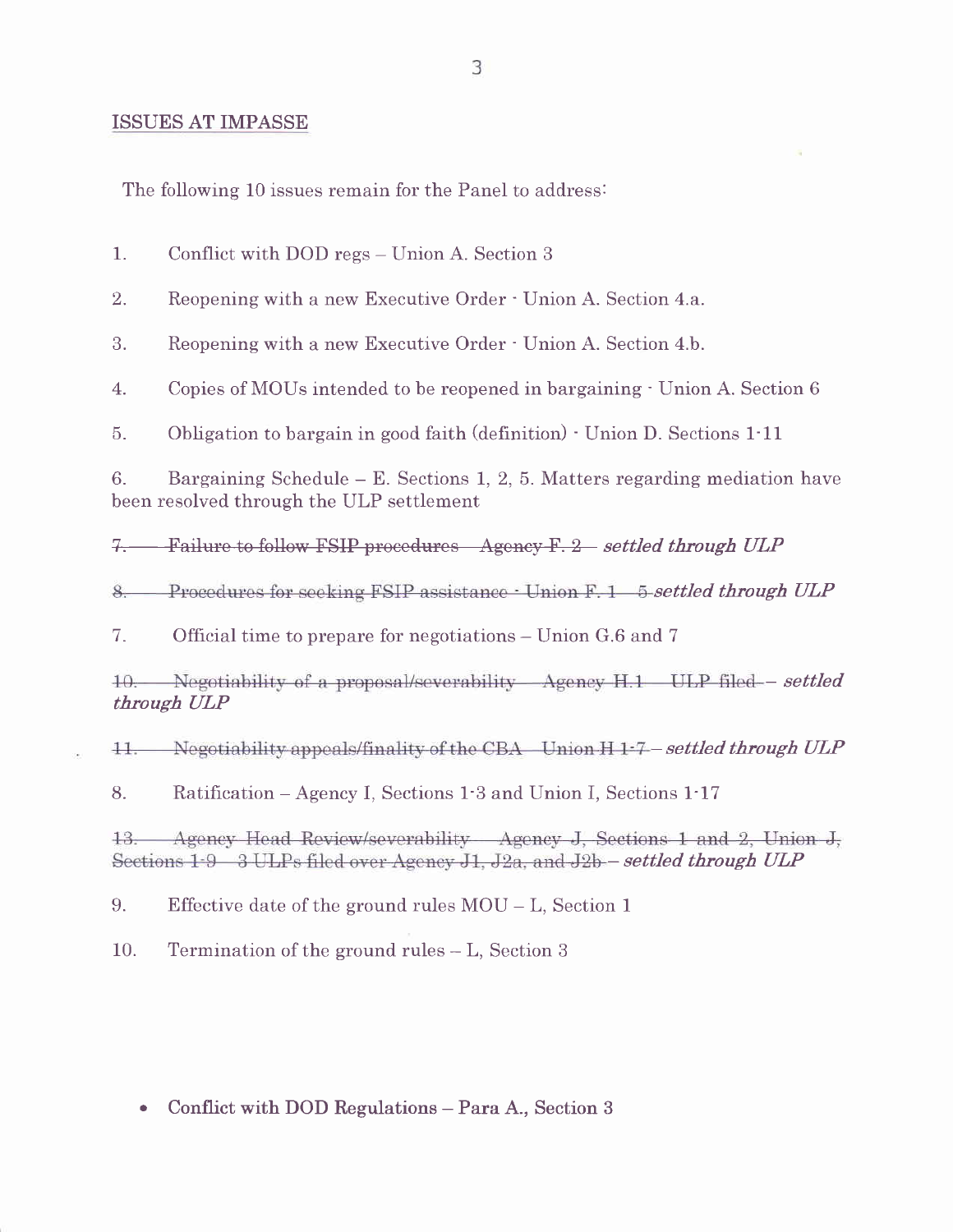### Agency Proposal:

This Ground Rules MOU shall be interpreted in accordance with all applicable Federal laws and Government-wide regulations.

### Union Proposal:

This Ground Rules MOU shall be interpreted in accordance with all applicable Federal laws and Government-wide regulations. This Ground Rules MOU takes precedence over any conflicting Department of Defense, U.S. Army, and Agency regulations, manuals, policies, directives, bulletins, or other issuances for which there is no compelling need under 5 CFR 2424.50.

The parties agree that the Ground Rules agreement must be interpreted in accordance with Federal Law and with government-wide regulations. The Union proposal goes on to reference conflicting DoD US Army, Agency regulations, manuals, policies, directives, bulletins, or other issuances for which there is no compelling need determination under 5 CFR 2424.50<sup>1</sup>. The Agency rejects this Ianguage because the Union did not name or cite any specific regulation, manual, et. aI. that they assert would be impacted by the Parties Ground Rules. The Union argues that they could not at this time name any specific regulation or manual because they do not know when the Ground Rules will be in effect.

The Panel orders the following amended language that adopts principles of collective bargaining:

This Ground Rules MOU shall be interpreted in accordance with all applicable Federal laws, Government-wide regulations in existence prior to the effective date of the Ground Rules MOU, and any non-Government-wide regulations and issuances that came into effective prior to the effective date of the Ground Rules MOU, where there is a "compelling need" determination under 5 CFR 2424.50.

 $1\overline{5}$  2424.50 - A compelling need exists for an agency rule or regulation concerning any condition of employment when the agency demonstrates that the rule or regulation meets one or more of the following illustrative criteria:

<sup>(</sup>a) The rule or regulation is essential, as distinguished from helpful or desirable, to the accomplishment of the mission orthe execution of functions of the agency or primary national subdivision in a mannerthat is consistent with the requirements of an effective and efficient government.

<sup>(</sup>b) The rule or regulation is necessary to ensure the maintenance of basic merit principles.

<sup>(</sup>c) The rule or regulation implements a mandate to the agency or primary national subdivision under law or other outside authority, which implementation is essentially nondiscretionary in nature.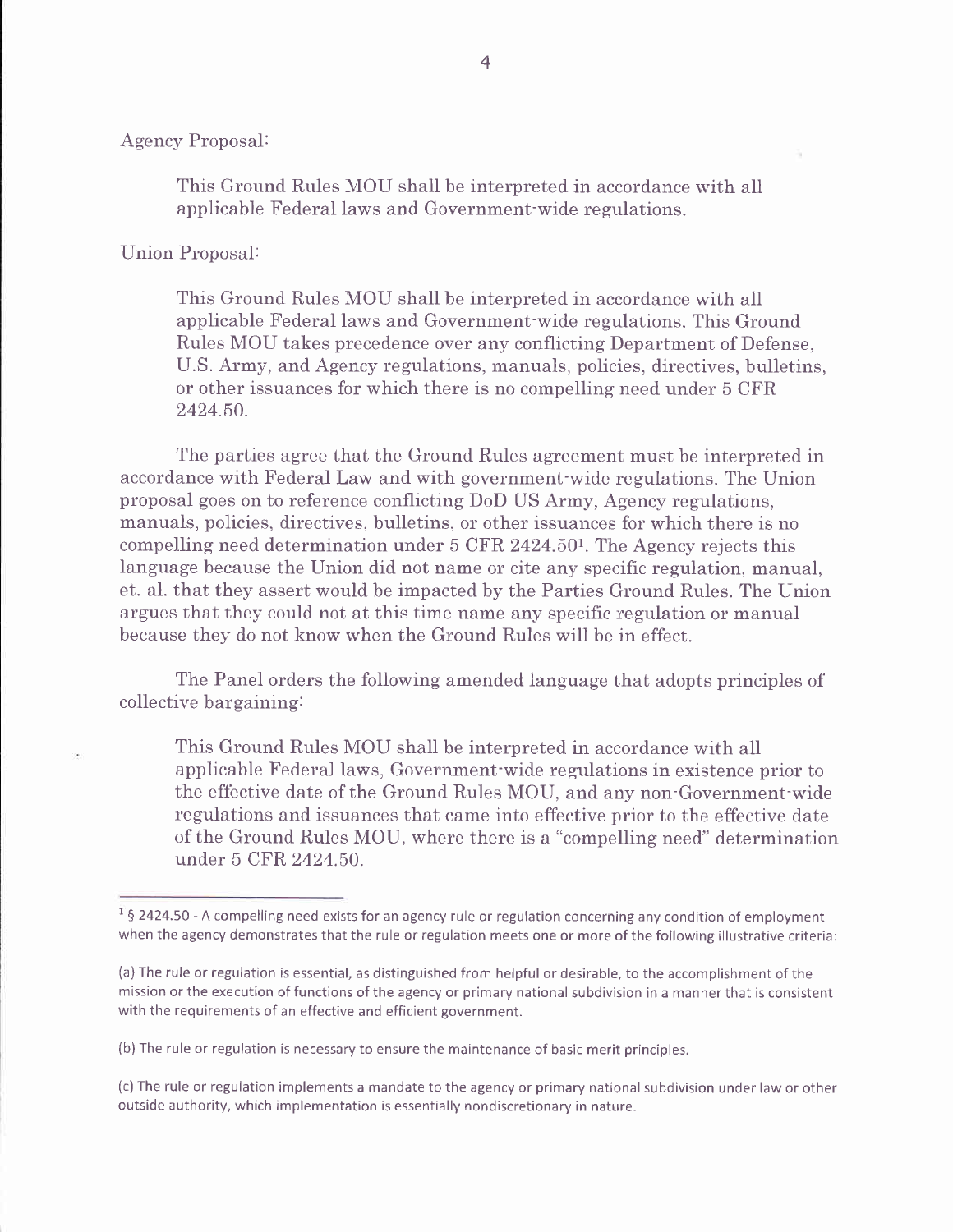### Agency Proposal:

4.a. If during the negotiations of these Ground Rules or during the negotiation of the successor Labor Agreement, Executive Orders are issued for which there is a direct impact on the bargaining process of the successor Labor Agreement, the Parties shall meet any bargaining obligations during negotiations.

4.b. If during the negotiations of these Ground Rules or during the negotiation of the successor Labor Agreement, Executive Orders are issued for which there is a direct impact on the bargaining process of the successor Labor Agreement, the Parties shall meet any bargaining obligations during negotiations.

### Union Proposal:

4.a. If during ground rules negotiations, or during term negotiations, the new Administration issues an Executive Order concerning the relationship between labor organizations and management in the Federal government, the Parties shall reopen the ground rules, or if during term negotiations, the Agency shall afford the Union the right to make new proposals regarding negotiable matters that are encompassed by the new Administration's Executive Order. If the Executive Order is issued during the term of the new collective bargaining agreement, the Parties shall reopen the collective bargaining agreement to bargain over negotiable matters that are encompassed by the new Administration's Executive Order.

4.b. If during ground rules negotiations, or during term negotiations, the new Administration rescinds Executive Orders 13836,13837 and 13839 the Parties shall reopen the ground rules, or if during term negotiations, the Agency shall afford the Union the right to make new proposals regarding matters that had been encompassed in those three Executive Orders. If Executive Orders 13836, 13837 and 13839 are rescinded during the term of the new collective bargaining agreement, the Parties shall reopen the collective bargaining agreement to bargain over negotiable matters regarding matters that had been encompassed in those three Executive Orders.

The Union proposals for Para. A Sections 4.a. and 4.b. involve the Union's concern that if the Trump Administration's Executive Orders 13836, 13837 and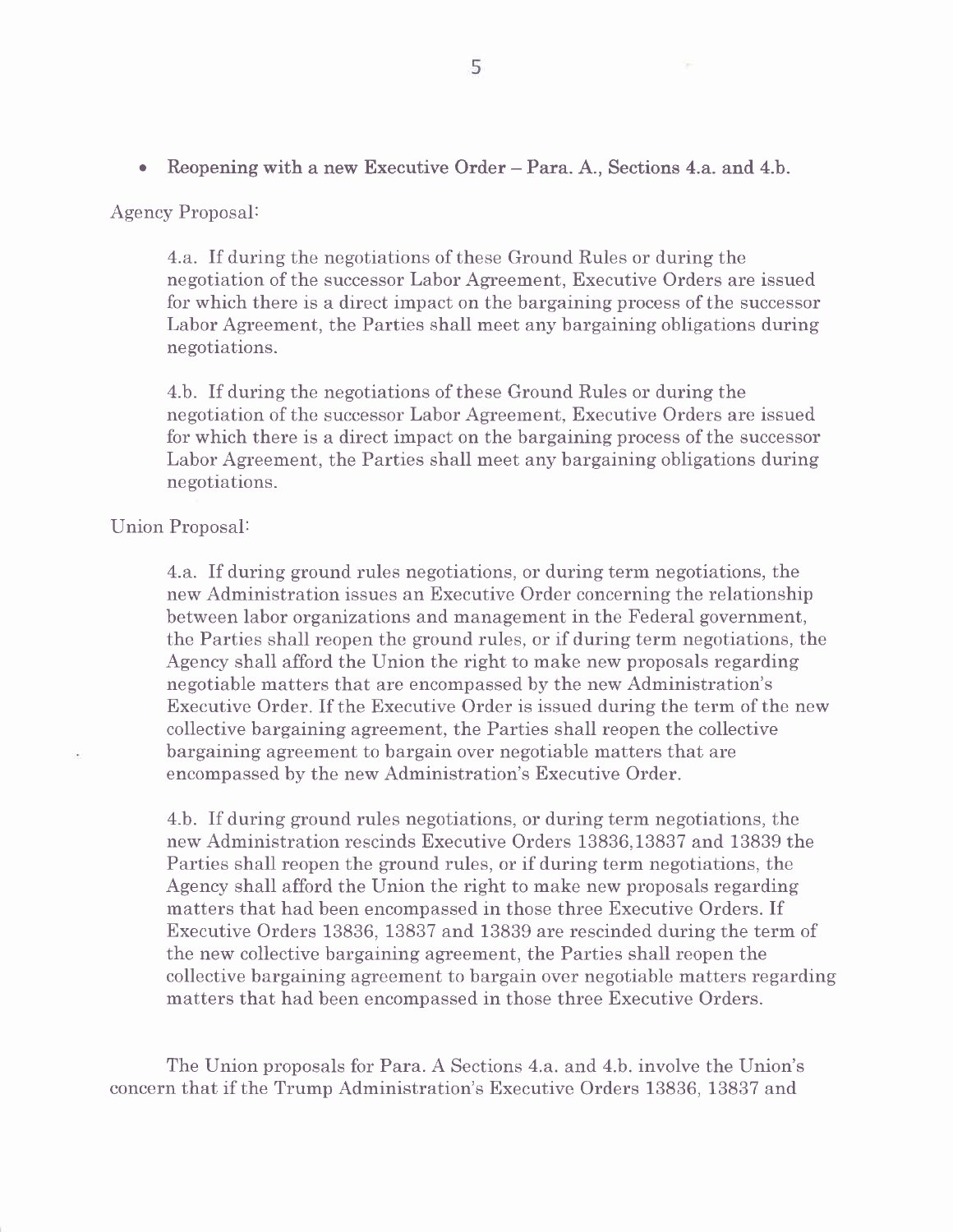13839 were revoked during the negotiation of the Ground Rules or during the negotiations of the successor CBA, the parties would agree to reopen the agreements reached and would have the opportunity to present new proposals encompassing the new Administration's Executive Order. On January 24,2O2I, President Biden did in fact revoked the Trump Administration's Executive Orders and issued a new Executive Order (E.O. 14003) regarding labor management in the federal sector. The Agency offers that if the provisions of E.O. 14003 creates a bargaining obligation, the parties will meet their bargaining obligations during negotiation. The Union's proposal provides that if there is a new E.O. issued, the Parties shall reopen the Ground Rules agreement and the successor CBA to bargain over negotiable matters that are encompassed by E.O. 14003. Once E.O. 14003 was issued, the Union asked to withdraw its proposals. The Union also offers two new proposals. Since the Agency's proposal simply reflects the obligation, it would have under the law to meet any bargaining obligations, and the Union has asked to withdraw its proposal, the Panel orders both parties to withdraw their proposals for both Section 4.a. and 4.b.

The Union offered new proposals for Section 4.a. and 4.b. however, those new proposals would create a POPA2 problem for the Panel to adopt. The POPA case arose from a dispute between the Patent and Trademark Office (PTO) and the Patent Office Professions Associations (POPA) over the negotiability of proposed contract provisions. At issue in the POPA case was Union's presentation of revised proposals that had not been previously presented by the Union to the Agency during negotiations. The Agency refused to bargain over the new proposals, declaring the proposals untimely. The Union moved their proposals before an interest arbitrator. The Agency refused to participate in the arbitration hearing, insisting that the existence of a bargaining impasse was a pre-condition to the exercise of the arbitrator's authority; on this point, PTO asserted that the arbitrator lacked jurisdiction over the new proposals because the parties had never bargained over those proposals. Over the Agency's objections, the interest arbitrator issued an award that included several of the newly presented proposals. The Agency disapproved the ordered language on Agency Head Review, and the Union in turn frled a negotiability appeal with the Authority. In the negotiability appeal, the Authority ruled in favor of the Union, ordering, in relevant part, that the interest arbitrator has jurisdiction over the newly offered proposals. The Agency petitioned the federal court for review. The federal court held that the Authority erred in finding that the interest arbitrator had jurisdiction over proposals in which the parties never bargained. The court determined that neither the interest arbitrator nor the Authority could require the Agency to accept any such proposals as a part of the parties' collective bargaining agreement.

<sup>&</sup>lt;sup>2</sup> Patent Office Professional Association vs. Department of Commerce, Patent and Trademark Office, 26 F3d 1148 (1994). (POPA)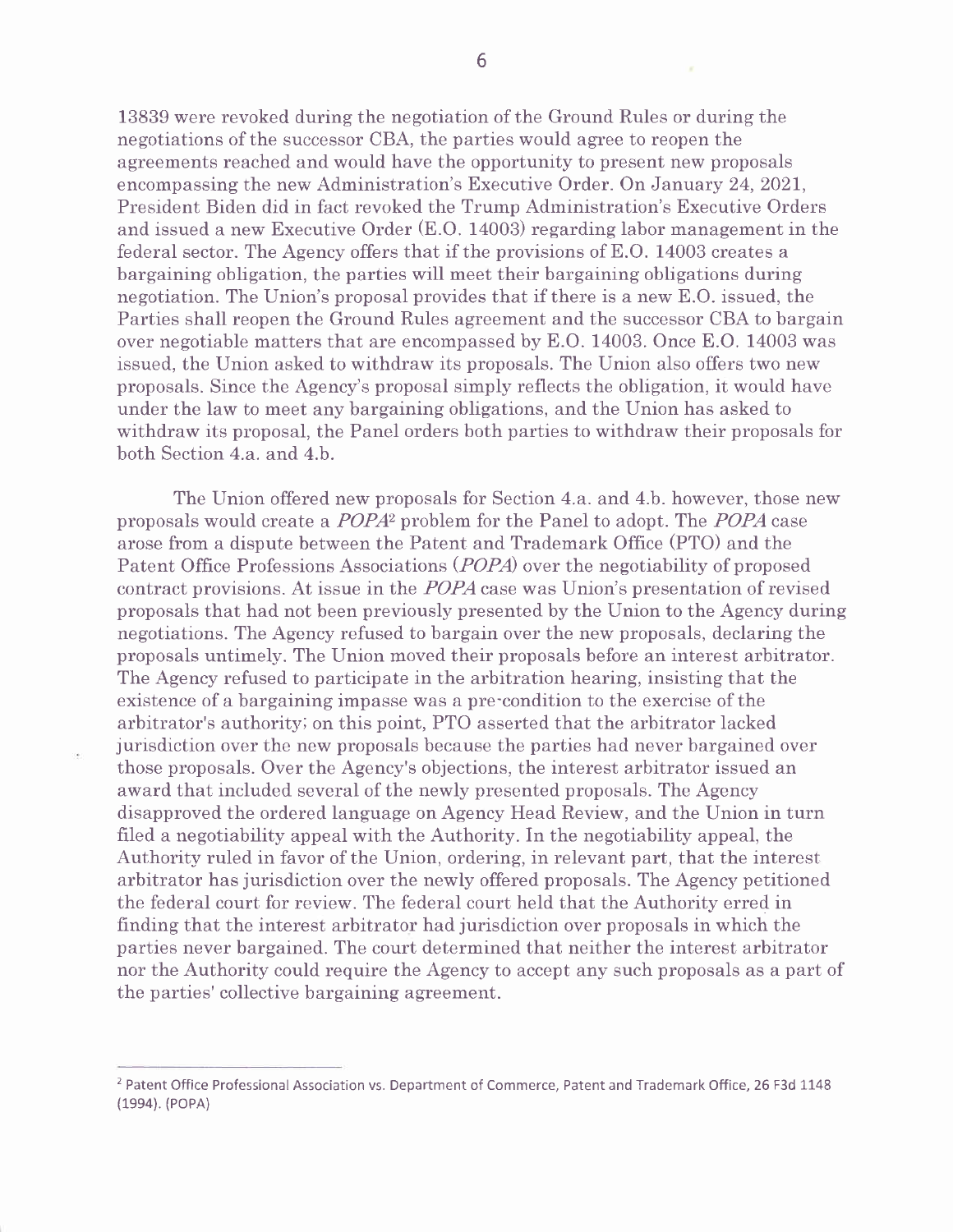The Union offered a new proposal to reflect their understanding of a requirement of the Biden Executive Order, E.O. 14003. The Union offered:

The Parties agree that they will negotiate in good faith all proposals that are encompassed within section 7106(b)(1) of the Statute.

This new proposal was not merely a continuation of the old provisions in the Union's Sections 4.a. or 4.b., which provided that if a new E.O. is issued, the parties will reopen the Ground Rules agreement or the Successor CBA. Instead, the new proposal addressed the commitment to bargaining over the subjects set forth in <sup>5</sup> U.S.C. 7106(b)(1). Adopting a proposal where the Panel had not asserted jurisdiction of that subject matter would create a POPA concern. Therefore, the Panel will not order the adoption of that newly offered Union proposal.

The Union offered another proposal to reflect their understanding of a requirement of the Biden Executive Order, E.O. 14003. The Union offered:

a. The Agency shall fully comply with the January 24, 2021, Executive Order by: t) identifying agency actions, as soon as practicable, that relate to or arose from the Executive Orders 13836, 13837 and 13839i 2) suspend those Agency actions as soon as practicable; and 3) revise those Agency actions as soon as practicable by reestablishing the conditions of employment and collective bargaining agreement terms that had been terminated under the auspices of the three Executive Orders.

b. Term negotiations shall immediately commence after the Agency has complied with the new Executive Order.

While the original proposals provided that the Parties would essentially, restart negotiations the new set of proposals provided that conditions must be fulfilled (i.e., compliance with the Biden Executive Order) before the parties engage in negotiations of the successor CBA. As for agreements reached over the Ground Rules provisions, the parties can address the obligation to review those agreements under the E.O. As for provisions under the Panel's jurisdiction in this impasse, the Panel will determine the appropriate outcome of those matters. As for proposals offered in the negotiations of the successor CBA, the parties have not yet offered proposals, and can address compliance with E.O. 14003 when they do so. And finally, to the extent the E.O. 14003 has the force and effect of law, the Agency will be obligated to ensure compliance with E.O. 14003 of both the Ground Rules and ultimately the successor CBA (i.e., Agency Head Review). The Panel will not order the adoption of the Union's revised proposals.

. Copies of MOUs intended to be reopened in bargaining - Para. A., Section 6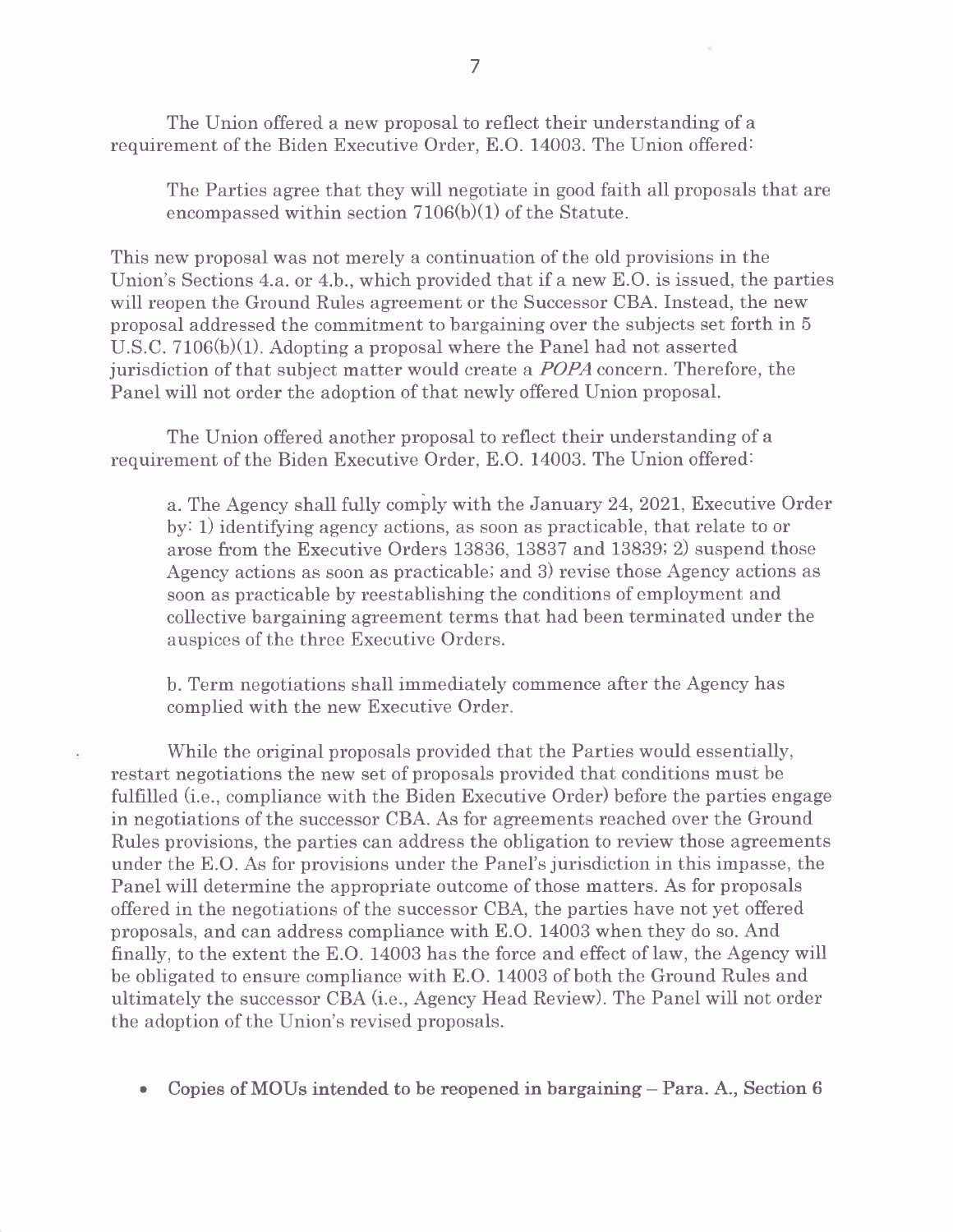### Agency Proposal:

All Memorandum of Understanding (MOUs) or Memorandum of Agreement (MOAs), or other side agreements (written or unwritten to include any past practices) between the union and the agency, which are not exchanged by the Parties for bargaining in accordance with Para E.1 of these Ground Rules, are hereby rescinded with the effective date of the successor agreement.

### Union Proposal:

To enable the Union to understand the scope of the negotiations and to properly prepare for these negotiations, the Agency shall provide to the Union within seven (7) calendar days after this Ground Rules MOU is effective with copies of all MOU's/MOA's that the Agency intends to renegotiate as stated in the Agency's August 7,2020, notice to reopen the current CBA. Any MOU not timely served shall remain in full force and effect during the term of the next CBA.

The Parties were negotiating over language that addressed the exchange of full written proposals after the approval of the Ground Rules (at Para. E1; below). The Agency stated that the Successor CBA proposals it intends on submitting with the opening of bargaining would include the new language it intended to bargain. The Agency argued that this should be more than sufficient to provide the Union full disclosure as to what MOUs, MOAs, and other agreements the Agency intends on negotiation3. However, the Agency also proposed that those MOUs/MOAs that are not exchanged for negotiations in the Ground Rules process shall be considered rescinded.

The Union asked the Agency to provide the MOUs that it intended to modify, amend, cancel, or rescind through the Successor CBA process. The Union's proposal provided that any MOU that is not provided, is assumed to remain in effect during the term of the next CBA. In its submission, the Union requested that the Panel decline jurisdiction over this issue because of the unfair labor practice they have filed, which has now been resolve through settlement of the parties.

To the extent that either party seeks to modify or cancel an MOU, MOA, or past practice, it is not unreasonable to expect that party to provide not only their proposals, but the MOU, MOA or agreement that it proposes to be changed (if such agreement is available in writing). To help facilitate bargaining, the Panel orders

<sup>&</sup>lt;sup>3</sup> The Union has filed an unfair labor practice charge alleging that the Agency violated section 7116(a)(1), (5) and (8) of the Statute by failing to provide the MOU's and MOAs that the Agency intends to renegotiate as stated in the Agency's initial notice to reopen the current contract.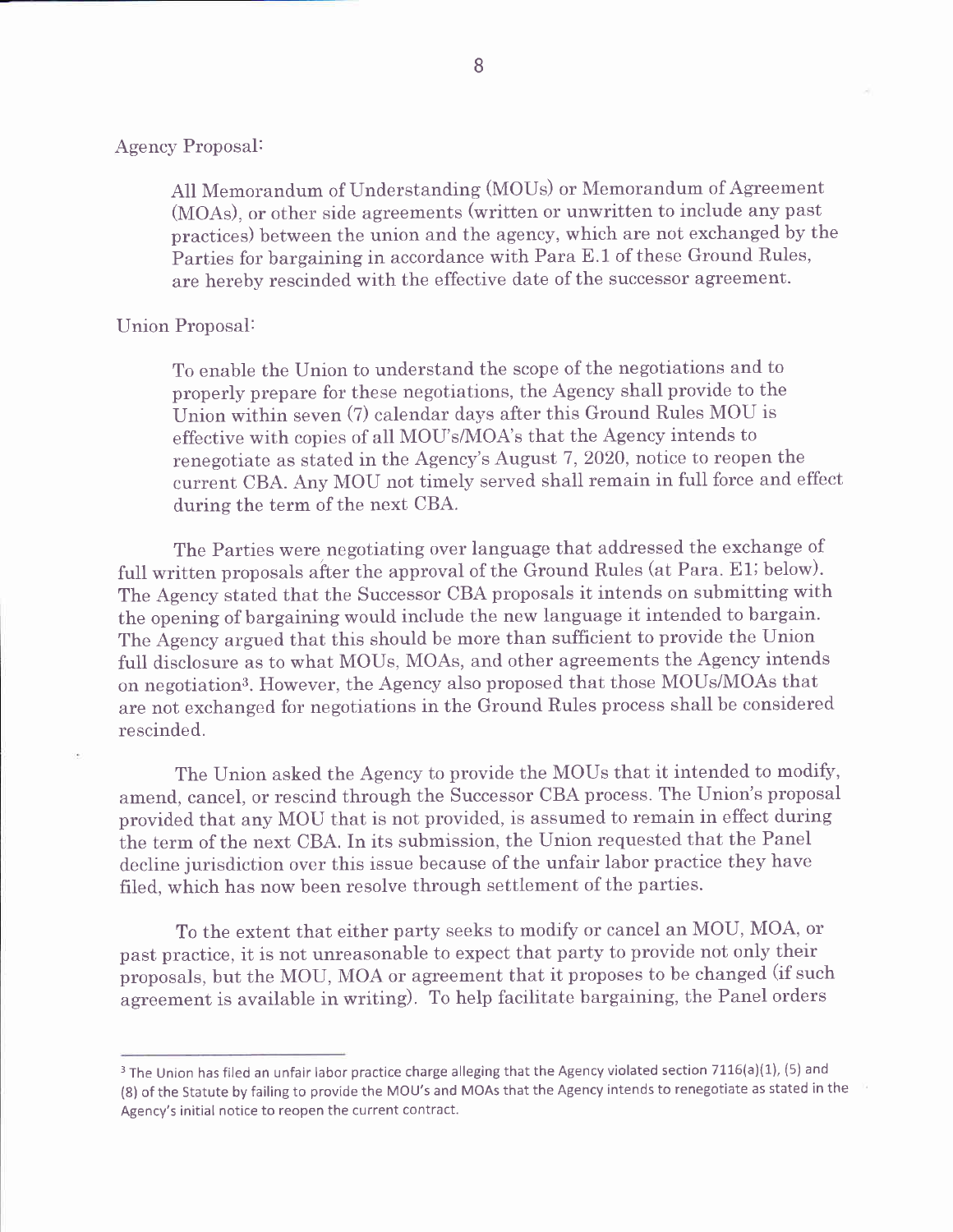the parties to adopt language that provides for an exchange of written agreements a party seeks to modify:

The party seeking to make changes to a written MOU, MOA, or past practice, will provide any written MOU, MOA or past practice, along with the exchange of modifying proposals provided in accordance with Para E.1 of these Ground Rules.

More signifrcantly, the parties disagree over the effect of MOUs, MOAs or past practices that are not impacted by proposed changes in the negotiations of the Successor CBA. To facilitate efficiency in the bargaining process, the Panel orders the parties to adopt the following language:

Where there is no conflict with the new CBA, written MOUs, written MOAs and written past practices in effect upon the execution of the new CBA will remain binding on the parties, consistent with their terms.

As for agreements and practices that have not been formalized in writing, the Authority would be a better forum to determine the effect of those agreements and practices (i.e., the binding nature of those practices).

• Obligation to bargain in good faith  $(definition)$  – Para. D., Sections 1.11

### Agency: STRIKE LANGUAGE ENTIRELY

Union:

D. Good Faith Bargaining

The parties agree that good faith bargaining includes (as necessary) an opportunity and a responsibility for both parties to:

1. Present and explain its proposals.

2. Ask questions about the other party's proposals.

3. To provide responses to the other party's questions about its proposals.

4. To raise any concerns about how a party's proposals would operate and be implemented.

5. To provide responses to the other party's concerns about how proposals would operate and be implemented.

6. To raise any party interests that may not be adequately satisfred by the other party's proposals.

7. To provide responses to the other party's interests that may not be adequately satisfied by the other party's proposals.

8. To explain to the other party why the party may disagree with a partial section, subsection, or sentence in the other party's proposals.

9. To respond to the other party's reasons for disagreement.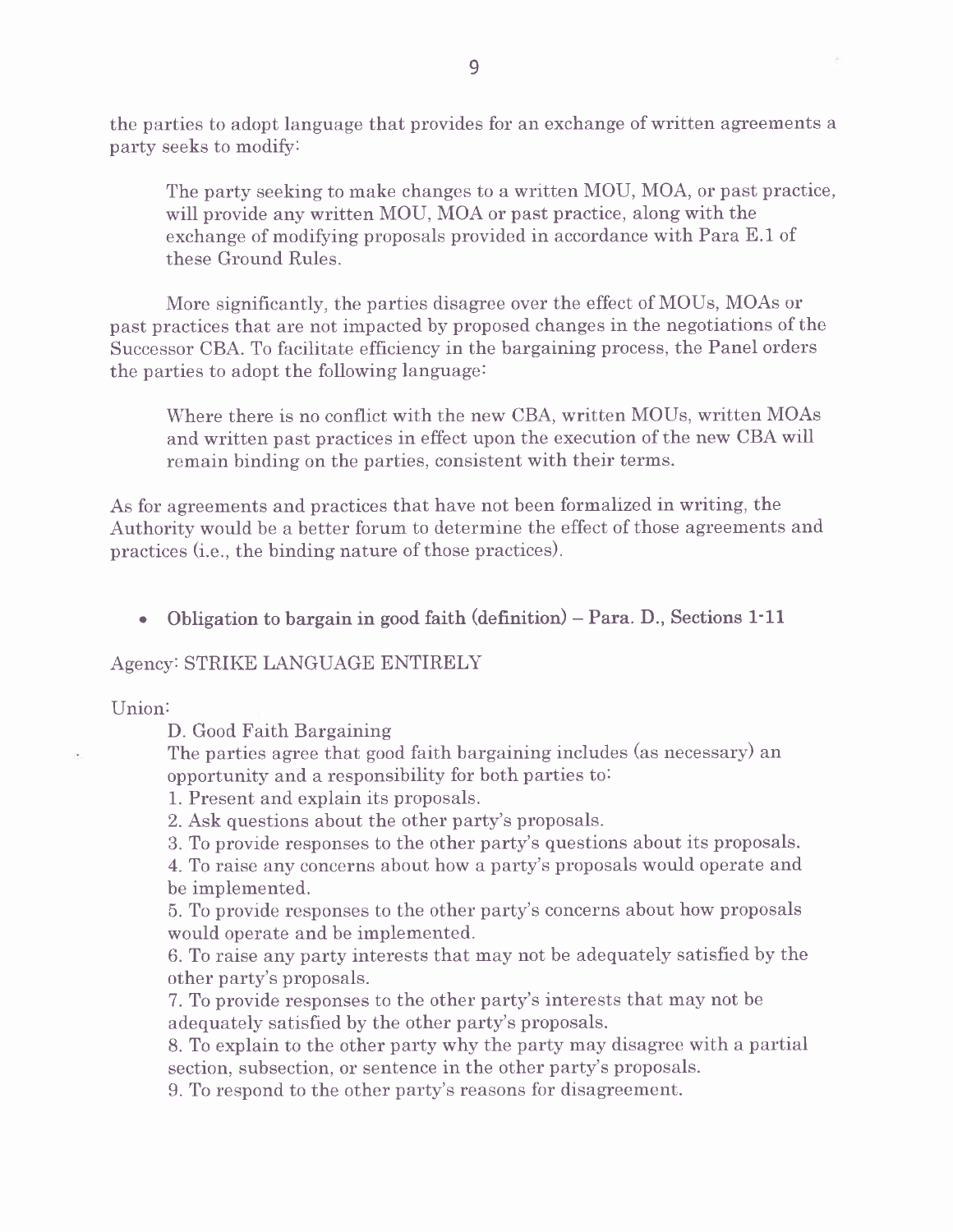10. To offer counter proposals or different approaches to resolve areas of disagreement with the other party's proposals and to engage in good faith collective bargaining over those options.

11. To only declare an impasse when the parties have exhausted the bargaining schedule in Section E of this Ground Rules MOU and when the FMCS has concluded mediation.

The Agency rejected the Union's proposed language as nothing more than an attempt to defrne what is "Good Faith Bargaining," creating a possible grievance claim for a violation of the Ground Rules or a possibly ULP claim. The Agency argued that parties have already agreed upon sufficient parameters for bargaining under Para E.3 (not before the Panel):

"The parties will fully discuss all Articles twice. Proposals may be amended, revised, and/or modified during bargaining. The Parties are encouraged to present and explain their proposals/counter proposals, to include questions related to how language would function upon implementation, and other discussions towards reaching an agreement."

The Union argued that their proposal contains standards for ensuring that the parties bargain in good faith and do not seek FSIP assistance prematurely. The Union offered this proposal in an attempt to help regulate the parties'behavior in the bargaining process. The Statute (i.e., S 7117) provides a duty for each party to bargain in good faith. The interpretation of that obligation, including a review of the behaviors proposed by the Union, has been addressed through numerous FLRA cases. Those matters are best addressed under the guides of the Authority case law. The Panel orders the Union to withdraw its proposal as these matters are already covered by the Statute.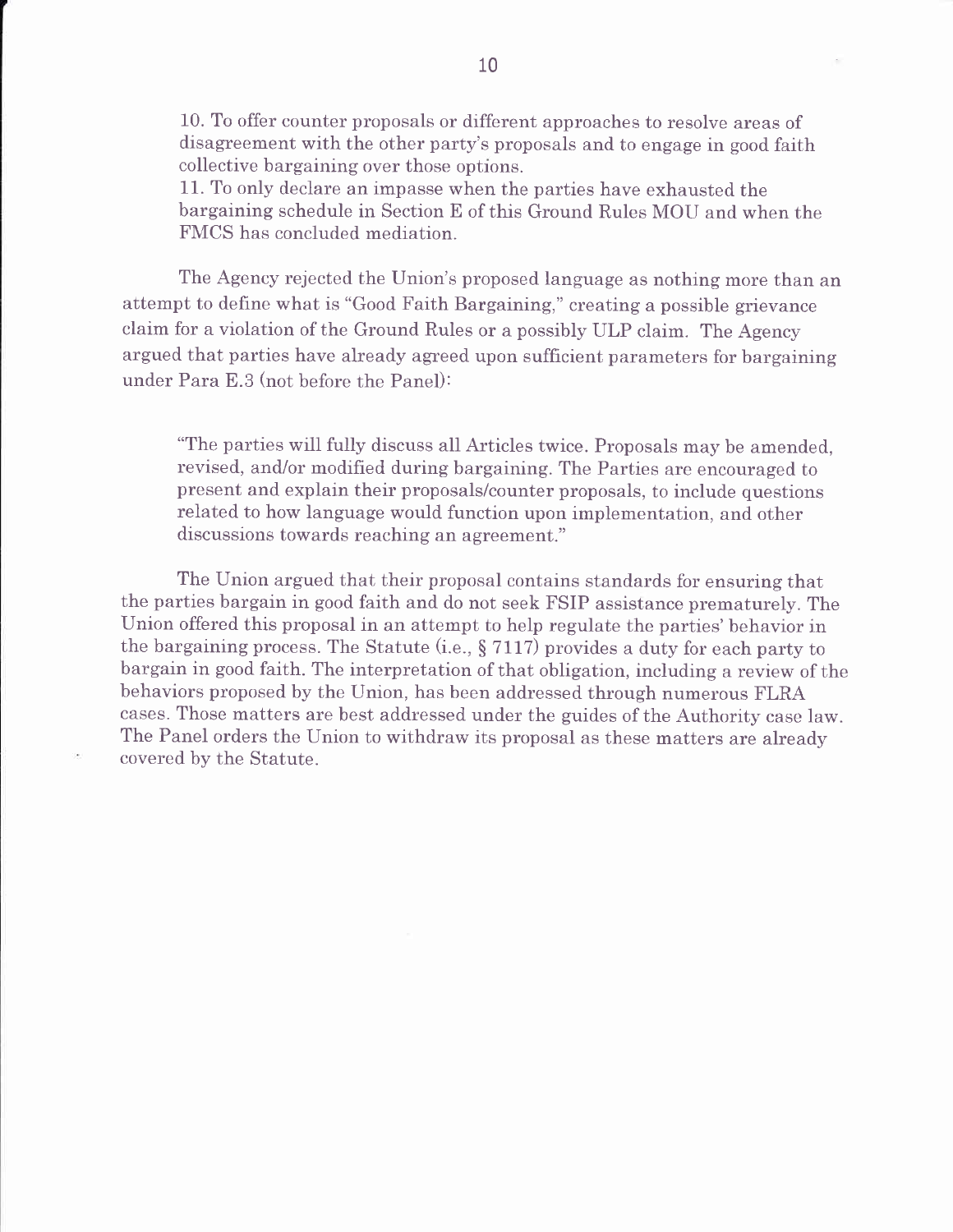. Bargaining Schedule when parties are at impasse. - Para. E., Sections 1, 2, and 5

### Agency Proposal:

Bargaining Schedule 1. The Parties shall exchange full written proposals within fifteen  $(15)$ calendar days after the approval of these Ground Rules by the Agency Head, pursuant of 5 U.S.C. Section  $7114(c)(1)(2)(3)(4)$ .

### Union Proposal:

Bargaining and Mediation Schedule 1. The Parties shall exchange full written proposals within thirty (30) calendar days after the approval of these Ground Rules by the Agency Head, pursuant of 5 U.S.C. Section  $7114(c)(1)(2)(3)(4)$ .

The first area of disagreement involves the title of the section. Agency sought to label Para E. as Bargaining Schedule with "Mediation" stricken from the Para. The Agency argued that mediation is addressed in a separate Paragraph and is not referenced in this Paragraph of the Ground Rules. The Union does not address the titling. The Panel orders the parties to adopt the Agency's titling for this section - "Bargaining Schedule."

Para. E. Section 1 addresses the length of time the Parties have to exchange written proposals. The Union proposed 30 calendar days between approval of the Ground Rules and submission of the proposals. The Agency proposed a 15-day time period to exchange proposal. In its statement of position to the Panel, the Union agreed with the Agency's proposal of 15 calendar days to submit proposals after Agency Head Review of the Ground Rules. The Panel orders the parties to adopt the Agency's proposal, requiring proposals be exchanged within 15 calendar days after approval of the ground rules.

#### Agency Proposal:

2. The Parties shall meet within fifteen (15) calendar days after the exchange of written initial proposals to commence negotiation and bargaining with the following schedule:

### Union Proposal:

2. The Parties shall meet within thirty (30) calendar days after the exchange of written initial proposals to commence negotiation and bargaining with the following schedule: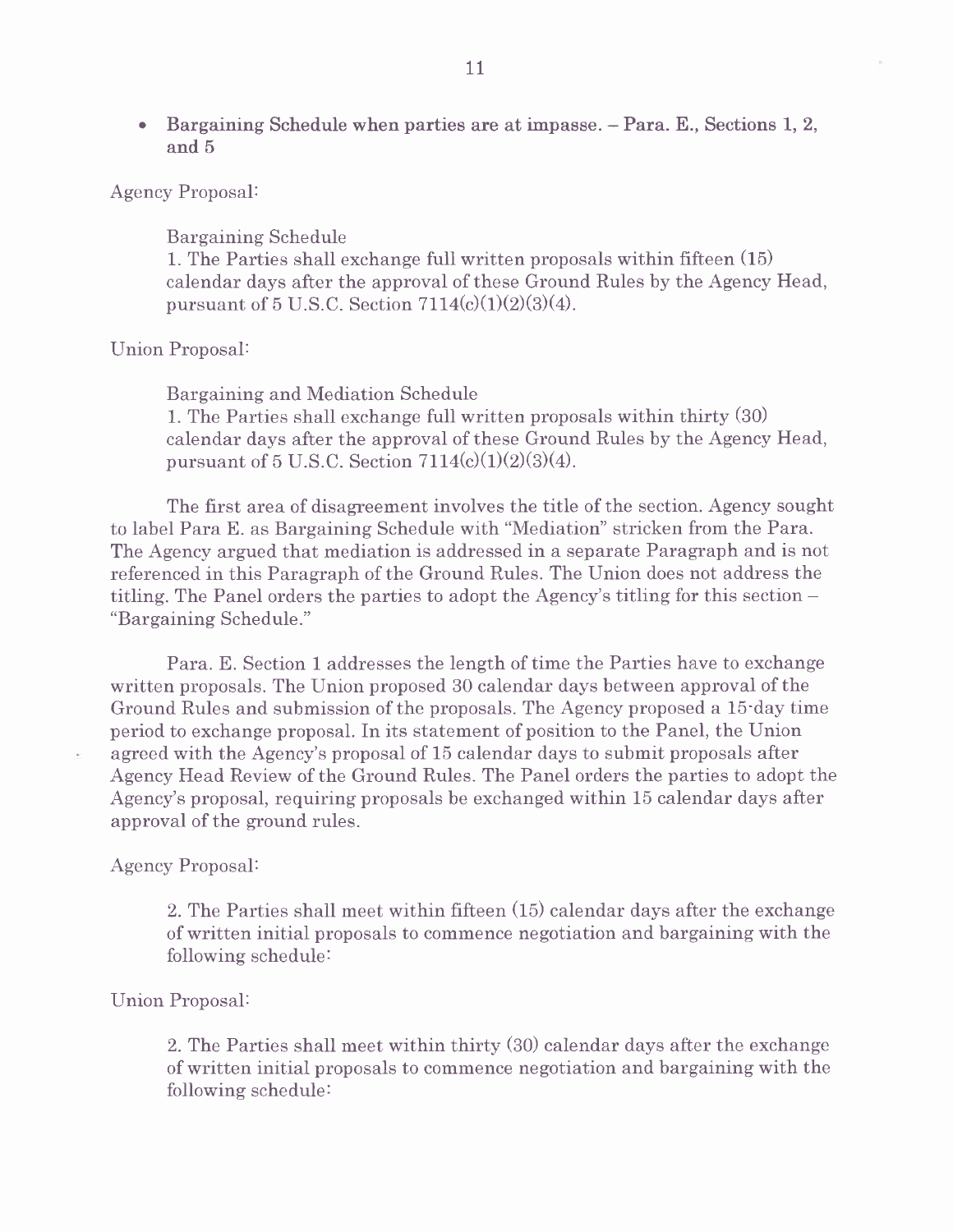Para. E. Section l addresses the length of time the Parties have to start to bargain after the exchange of proposals. The Agency proposed a 15-day frame, the Union proposed a 30'day timeframe. The Agency argued that it did not want a delay in getting to the bargaining table. The Agency argued that the Union's 30-day time frame is an unreasonable delay. The Union, on the other hand, provided a substantive assessment of the actions that would need to occur in order for either party to be prepared to bargain in good faith over the exchanged proposals: examine, analyze the impact and develop interests or positions responding to all of the other party's proposals covering the entire collective bargaining agreement (and any MOA, MOUs and past practices the other party would want to amend or cancel). The Union argued that fifteen  $(15)$  calendar days, which is basically eleven  $(11)$  workdays, is simply not enough time for a complete review of proposed changes to the entire contract and opportunity to prepare response.

The Panel agrees with the Union that effective bargaining requires preparation on both sides. The Panel disagrees that 30 calendars is not an unreasonable amount of time to dedicate to preparation. The Panel orders the parties to adopt the Unions'proposal, allowing the parties thirty (30) calendars days after the exchange of initial proposals to commence negotiations.

2. The Parties shall meet within thirty (30) calendar days after the exchange of written initial proposals to commence negotiation and bargaining with the following schedule:

### Agency Proposal:

5. The Parties will not be considered to be at impasse until, as required by <sup>5</sup> C.F.R. 247O.2G), the Parties have reached "that point in the negotiation of conditions of employment at which the parties are unable to reach agreement, notwithstanding their efforts to do so by direct negotiations and by the use of mediation or other voluntary arrangements for settlement."

#### Union Proposal:

5. The Parties will not be considered to be at impasse until, as required by <sup>5</sup> C.F.R. 2470.2G), the Parties have reached "that point in the negotiation of conditions of employment at which the parties are unable to reach agreement, notwithstanding their efforts to do so by direct negotiations and by the use of mediation or other voluntary arrangements for settlement." The parties shall not be considered to be at impasse just because of the expiration of a bargaining time limit or goal. The Parties shall not be considered at impasse until the parties have fulfilled the duty to bargain in good faith over all of both Parties' proposals.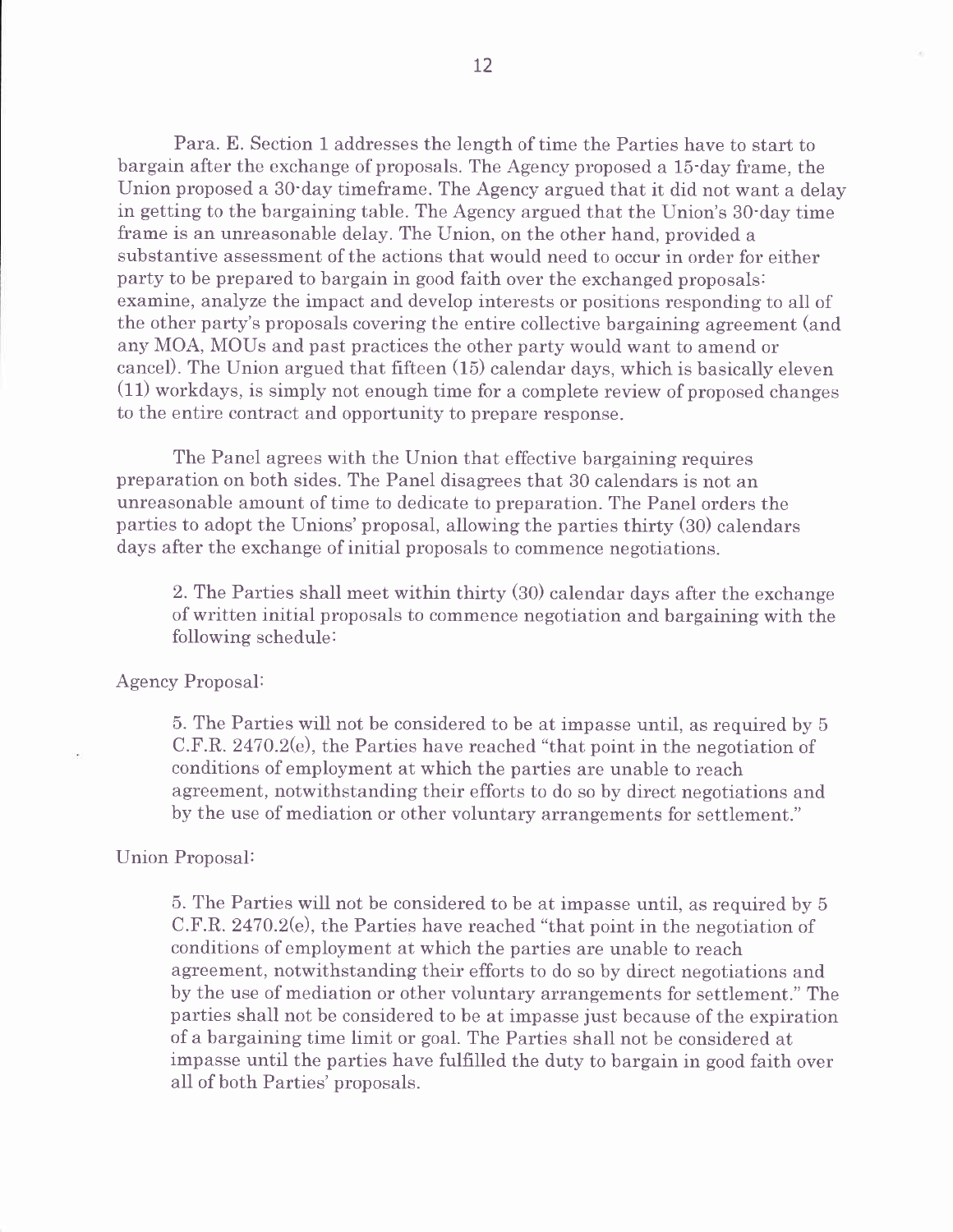In Para. E. Section 5, both parties recognize that under the Statute, the Panel determines when impasse has been reached, guided by the Panel regulation <sup>5</sup> C.F.R.  $2470.2(e)^4$ . However, the Union's proposal would establish two factors that would be considered by both parties prior to seeking Panel assistance: 1) that neither party should consider negotiations at an impasse just because of the expiration of a bargaining time limiti and 2) the Parties should not consider themselves at impasse until the duty to bargain in good faith has been fulfiIled. The first qualifier seems to be an attempt to overturn any limitation the parties may have agreed to in the bargaining schedule, and the second qualifier once again addresses good faith bargaining.

Without qualification, under 5 U.S.C. 7119, Congress provided:

(b) If voluntary arrangements, including the services of the Federal Mediation and Conciliation Service or any other third-party mediation, fail to resolve a negotiation impasse—

 $(1)$  either party may request the Federal Service Impasses Panel to consider the matter

Once a request is made, the Congress determined:

 $(5)(A)$  The Panel or its designee shall promptly investigate any impasse presented to it under subsection (b) of this section.

The Panel will not order additional requirements to the process, but instead, orders language that follows the Statutory process as intended by Congress. The Panel should order the parties to adopt the following amended language for Section 5:

5. The Panel will determine when an impasse exists, as guided by 5 C.F.R.  $2470.2(e)$  – "that point in the negotiation of conditions of employment at which the parties are unable to reach agreement, notwithstanding their efforts to do so by direct negotiations and by the use of mediation or other voluntary arrangements for settlement."

• Procedures for seeking FSIP assistance  $-$  Para. F., Sections  $1-5$ 

In its January 17, 2021 Procedural Determination letter, the Panel advised the parties that it was declining jurisdiction over a number of sections because the Union filed a colorable ULP charge. Both parties offered argument in their

 $45$  C.F.R. 2470.2(e) - that point in the negotiation of conditions of employment at which the parties are unable to reach agreement, notwithstanding their efforts to do so by direct negotiations and by the use of mediation or other voluntary arrangements for settlement.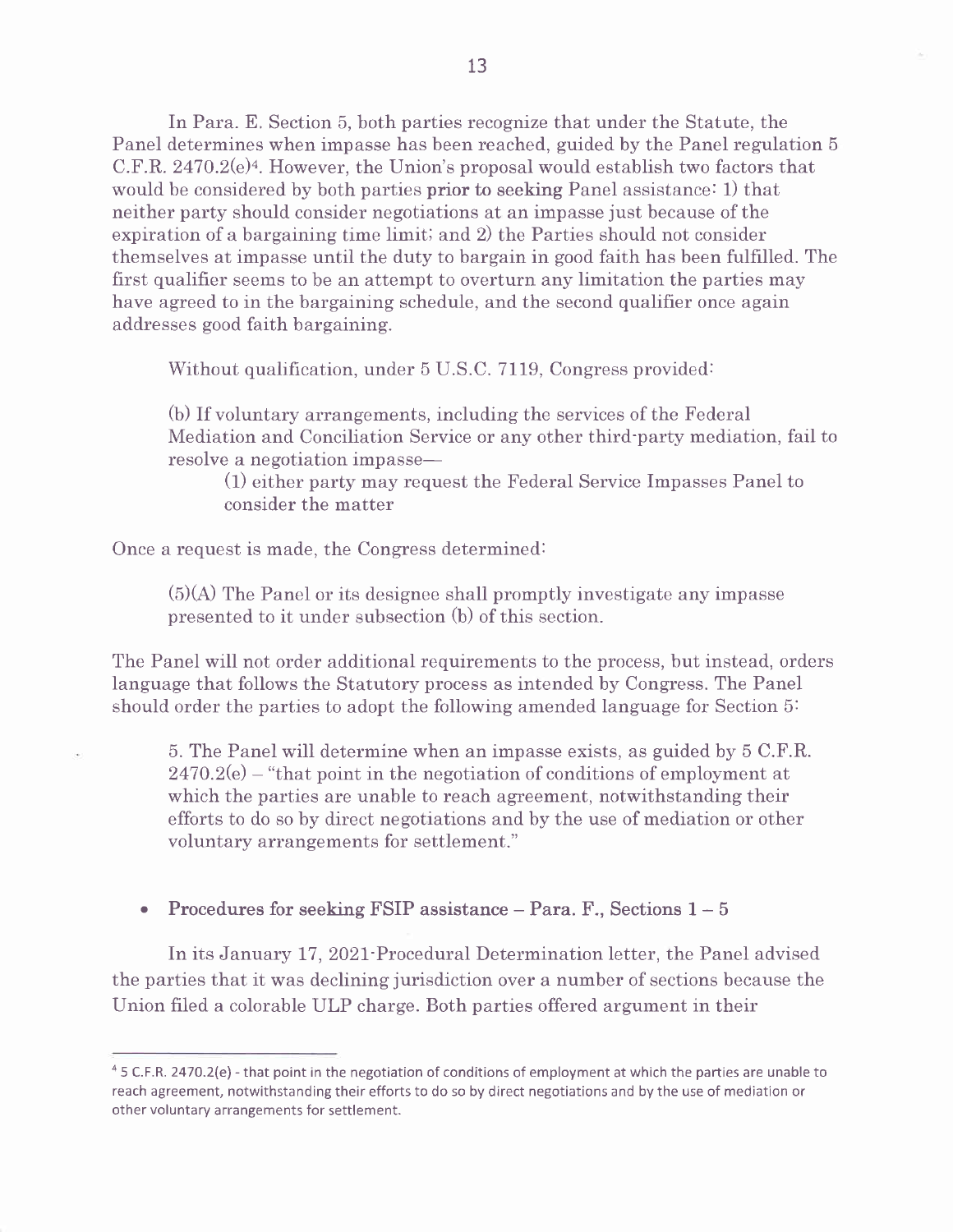statements to the Panel, however, in its Rebuttal, the Agency stated – the Agency adopts the Union's Final Best Offer at Para F. The Panel will not address this section due to the Panel's determination to decline jurisdiction over this matter. Additionally, on July 14, 2021, the parties reached settlement of the ULPs filed by the Union, including resolution of this provision.

. Official time to prepare for negotiations - Para- G., Sections 6 and <sup>7</sup>

Agency Proposal: STRIKE LANGUAGE

Union Proposal:

6. To enable the Union team to be able to draft proposals covering 41 articles and an indeterminate number of MOU's/MOA's, and to be prepared to negotiate a 41 article, 125-page CBA and an indeterminate number of MOU's/MOA's, each Union team member shall be provided 120 hours of official time to prepare the Union's proposals during the thirty (30) calendar day time period (4 hours per day x 30 calendar days = I2O hours or 3 weeks of official time).

7. To enable the Union team to consider all of the Agency proposals, to perform necessary research, and to prepare counter proposals, each Union team member shall be provided eighty (80) hours of official time during the twenty (20) calendar daytime period (4 hours per day x 20 days = 80 hours or 2 weeks of official time).

The Agency's proposed to strike this language from Para G. The Parties have already agreed, at Para G.5.:

"The Union Negotiation Team members that fall under the bargaining unit identified by BUS Code AR3251 at US ARMY DENTAL HEALTH ACTIVITY JBSA (DENTAC), as defined under Article 1 of the Labor Agreement shall be granted Union Time to prepare for negotiation sessions in accordance with the Parties' negotiated agreement on Official Time; to include, but not limited to, Article 6, Article 39, and pursuant to  $5$  U.S.C. Section 7131(d). No premium pay or any form of compensatory time is authorized for Union Negotiation Team members pursuant to any phase of the negotiation process."

The Agency argued that the Union failed to provide any argument on why the agreed upon language and the 2003-CBA do not suffrciently address the use of Offrcial Time for any preparation the Union requires for negotiations. Any further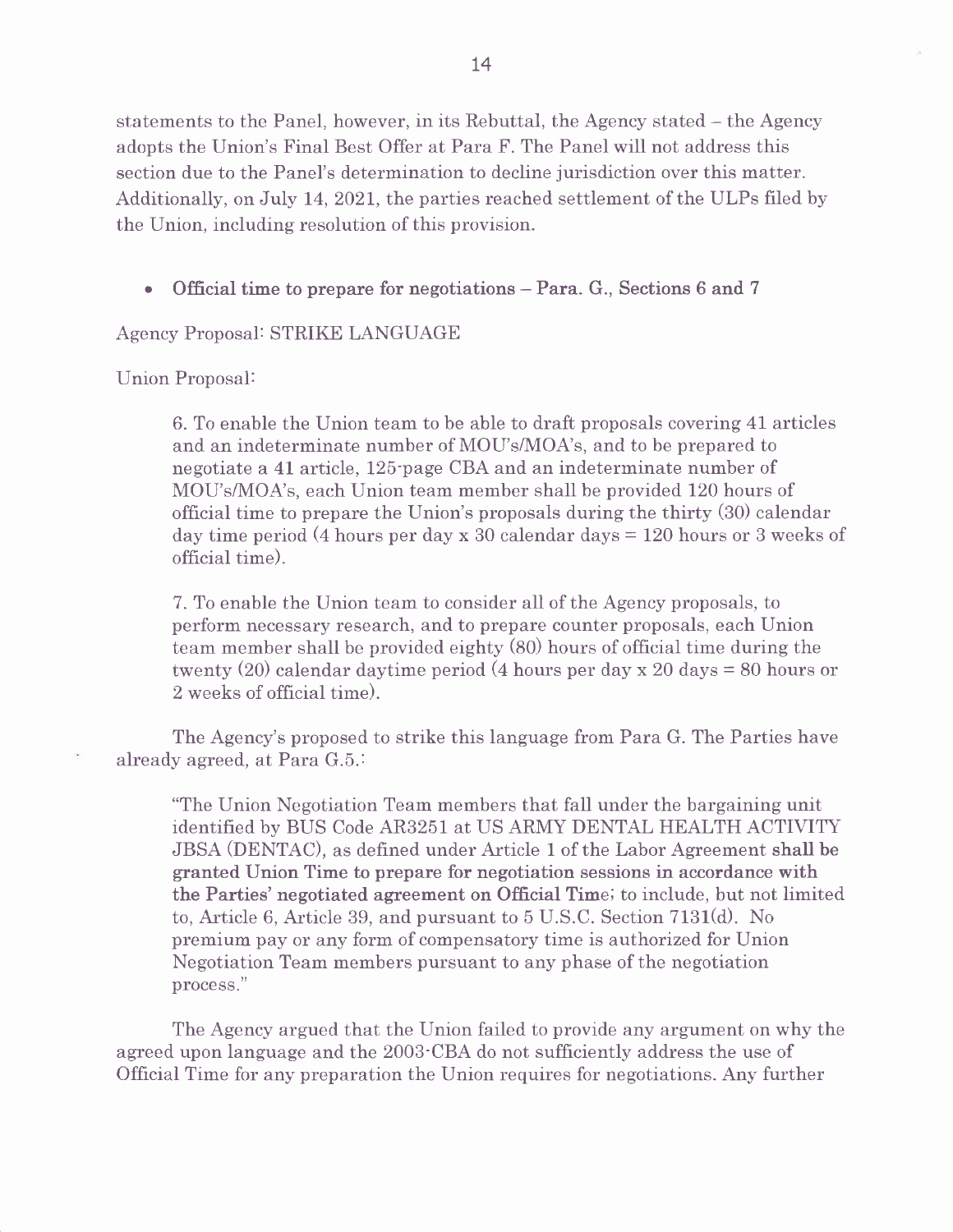request for official time would be in accordance with the negotiated agreement on Official Time.

The Union acknowledged that the Parties agreed that Union negotiators are entitled to official time for all phases of bargaining, including preparation, negotiations, and current bargaining related activities between negotiation sessions. However, the Union is also concerned over the Agency's refusal to agree on any specific allocation of official time. The Union argued that without specific language otherwise, it would be up to the Agency's discretion to determine how much official time it will grant.

The parties are free to negotiate the entitlement to Official Time under Section  $7131(d)$  of the Statute for negotiation preparation and related activities away from the bargaining table to support the term negotiations. Both parties acknowledged that the parties have reached agreement providing for that entitlement. While both agreed that the bargaining preparation time is reasonable and necessary, what remained at issue was the amount of time that will be granted. The Panel disagrees with the Agency in their assertion that the Union did not justify the activities they would be engaged in preparing for the successor CBA negotiations. To support those activities, the Union proposed a specific bank of time:

Section  $6 \cdot 4$  hours x 30 calendar days (based upon their proposal in Para A, Section 1 above) =  $120$  hours per Union representative.

This proposed calculation will be amended to reflect the changes ordered above. The Panel determined above that it will order the parties to adopt a 15-calendar day schedule, instead of a proposed 30-day schedule, to prepare their initial proposals. Using the Union's proposed calculation, which would amount to a bank of 60 hours per Union representative. The Panel orders the parties to adopt the following:

6. In support of Para E, Section 1, the Union shall be provided a bank of official time to prepare for the start of negotiations. That bank shall be up to sixty (60) hours per Union representative, limited to the number of union officials participating in negotiations on official time.

In support of the activities needed to consider the Agency proposals, to perform research, and to prepare counter proposals, the Union proposed a bank of time amounting to eighty (80) hours of official time, basing that time on 4 hours per day x 20 days (i.e., 80 hours or 2 weeks of official time). The Panel believes that proposed bank of time is reasonable, especially given the decision above to grant the Union's request for 30 calendar days to review and provide counters. The Panel orders the parties to adopt the following: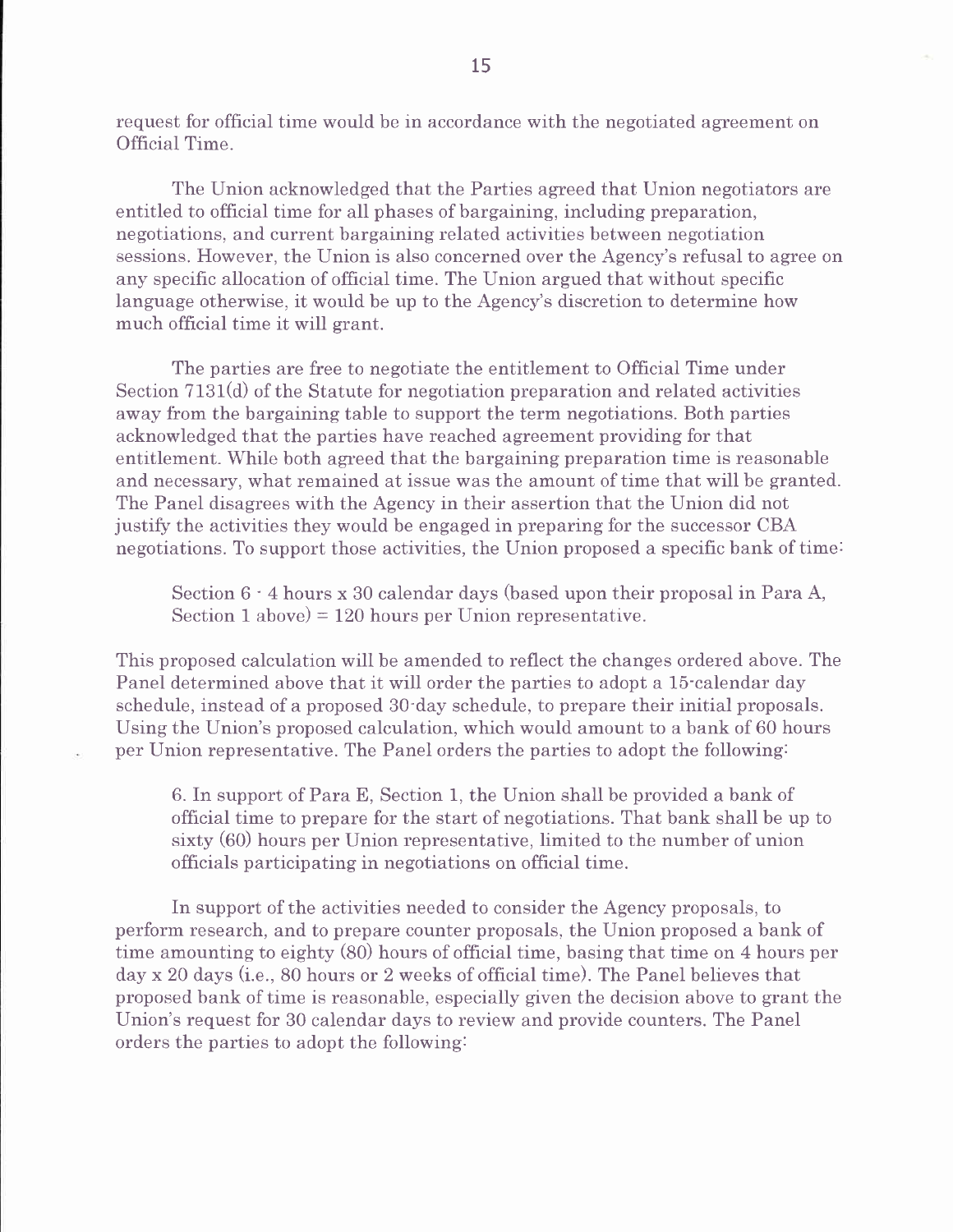7. In support of Para E, Section 5, the Union shall be provided a bank of official time to review the Agency's proposal's research and provide counter proposals. That bank shall be up to eighty (80) hours per Union representative, limited to the number of union offrcials participating in negotiations on official time.

## • Negotiability appeals/finality of the CBA - Para. H, Sections 1-7

In its January 17, 2021 Procedural Determination letter, the Panel advised the parties that it was declining jurisdiction over a number of sections because the Union filed a colorable ULP charge. Both parties offered argument over Para. H in their statements to the Panel. The parties even each offered concessions and agreement over some of the proposed language. However, the parties were on notice of the Panel's determination to decline jurisdiction over this matter. Additionally, on JuIy 14, 2O2L, the parties reached settlement of the ULPs filed by the Union, including resolution of this provision.

. Effective date of the ground rules MOU - Para. L, Sections 1 and <sup>3</sup>

Agency Proposal:

1. These Ground Rules shall become effective upon the date approval by the Agency Head Review (AHR), pursuant to the provisions of 5 U.S.C. Section  $7114(c)$  is received.

3. This Memorandum shall terminate on the date that it is replaced by <sup>a</sup> successor Agreement.

Union Proposal:

1. These Ground Rules shall become effective after union ratifrcation and then upon the date of approval by the Agency Head Review (AHR), pursuant to the provisions of  $5 \text{ U.S.C.}$  Section  $7114(c)$ .

3. This MOU shall terminate when there is a fully negotiated, ratifred, and approved CBA, and when there are no pending negotiability appeals. FSIP cases, or unfair labor practice charges or grievances that could result in further term bargaining.

Both parties offered that the Ground Rules would be effective upon the Agency's approval pursuant to 5 U.S.C. Section 7LI4G), Agency Head Review. The only difference between the proposals is that the Union's proposal provided for